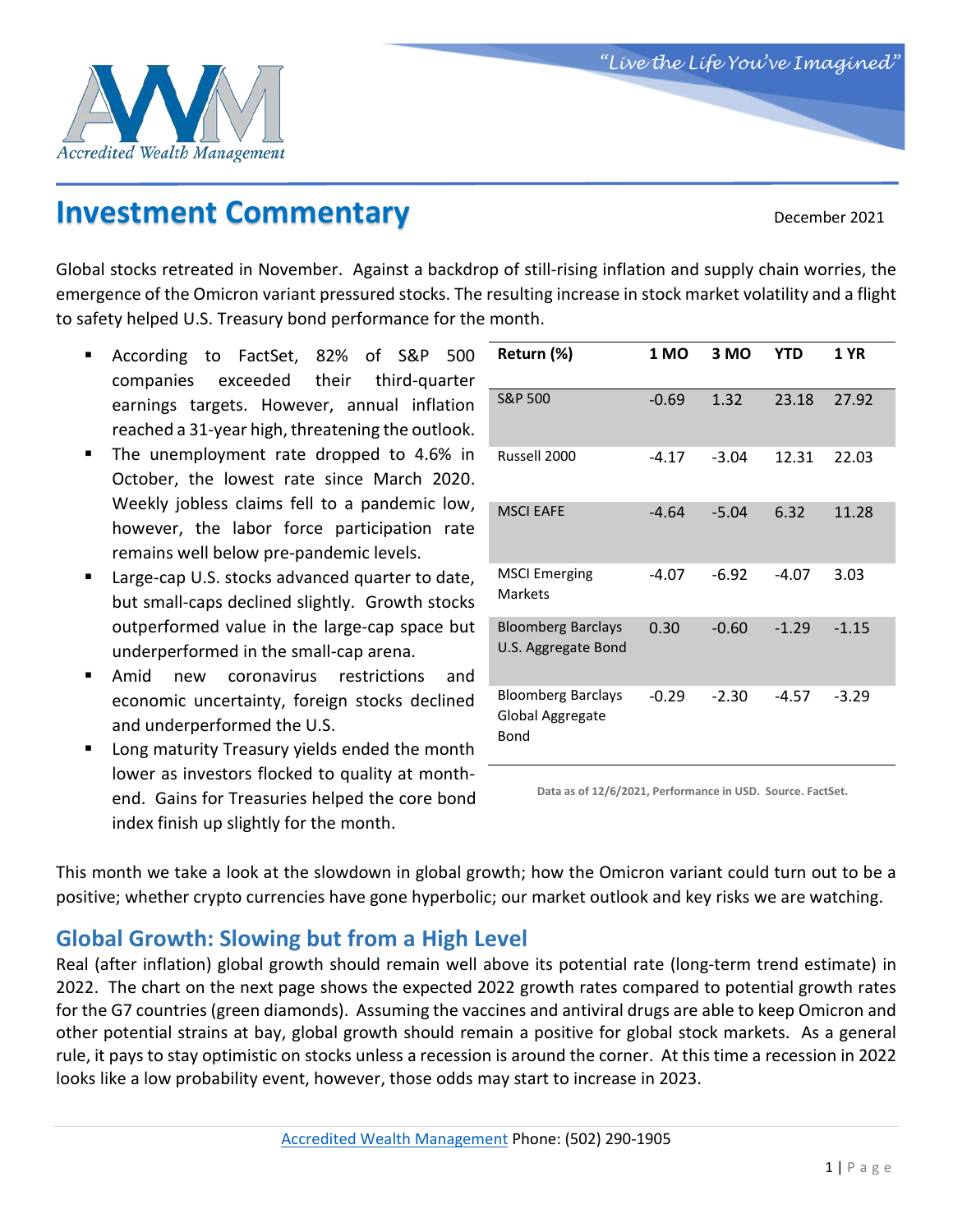



Growth Next Year Will Remain Firmly Above **Trend** 



#### **Could the Omicron Variant be a Positive?**

While it's too early to tell, early reports are suggesting that the Omicron variant is more transmissible than earlier variants, but that it may also be less virulent (deadly). If this turns out to be the case it would fit the historical pattern of previous respiratory virus pandemics and virus evolution. This occurs when a less severe and more transmissible virus quickly crowds out more severe variants and helps to transform a deadly pandemic into something more similar to the flu. It may be too early to make this call until more data is available, which could take several weeks. However, given the barrage of negative news, we thought it was important to communicate there is a potential positive scenario from the spread of Omicron. We'll be following the data closely for definitive signals in either direction.

### **Has Crypto Gone Hyperbolic?**

There's a good chance the easy money in the crypto space has already been made. According to BCA, Bitcoin doubled in price seven times since the start of 2016, and if it doubles just one more time to \$120,000 (Bitcoin was around \$60,000 at the time of the study), it would be worth \$2.2 trillion, equal to the entire stock of U.S. dollars in circulation. For perspective, you can see in the chart to the right there is actually very little use of crypto today for online purchases, and most transactions are for illegal activities. Proponents for crypto-assets like to say that the supply of cryptos is finite, suggesting that scarcity will drive demand and create value. While this may be true for individual cryptocurrencies, it is certainly not true for the sector as a whole. The chart on the next page shows the hyperbolic growth in new cryptocurrencies created in the past few

years, close to 8,000 have been created. Our advice is there is nothing wrong with speculating in some crypto assets, just don't overdo it!